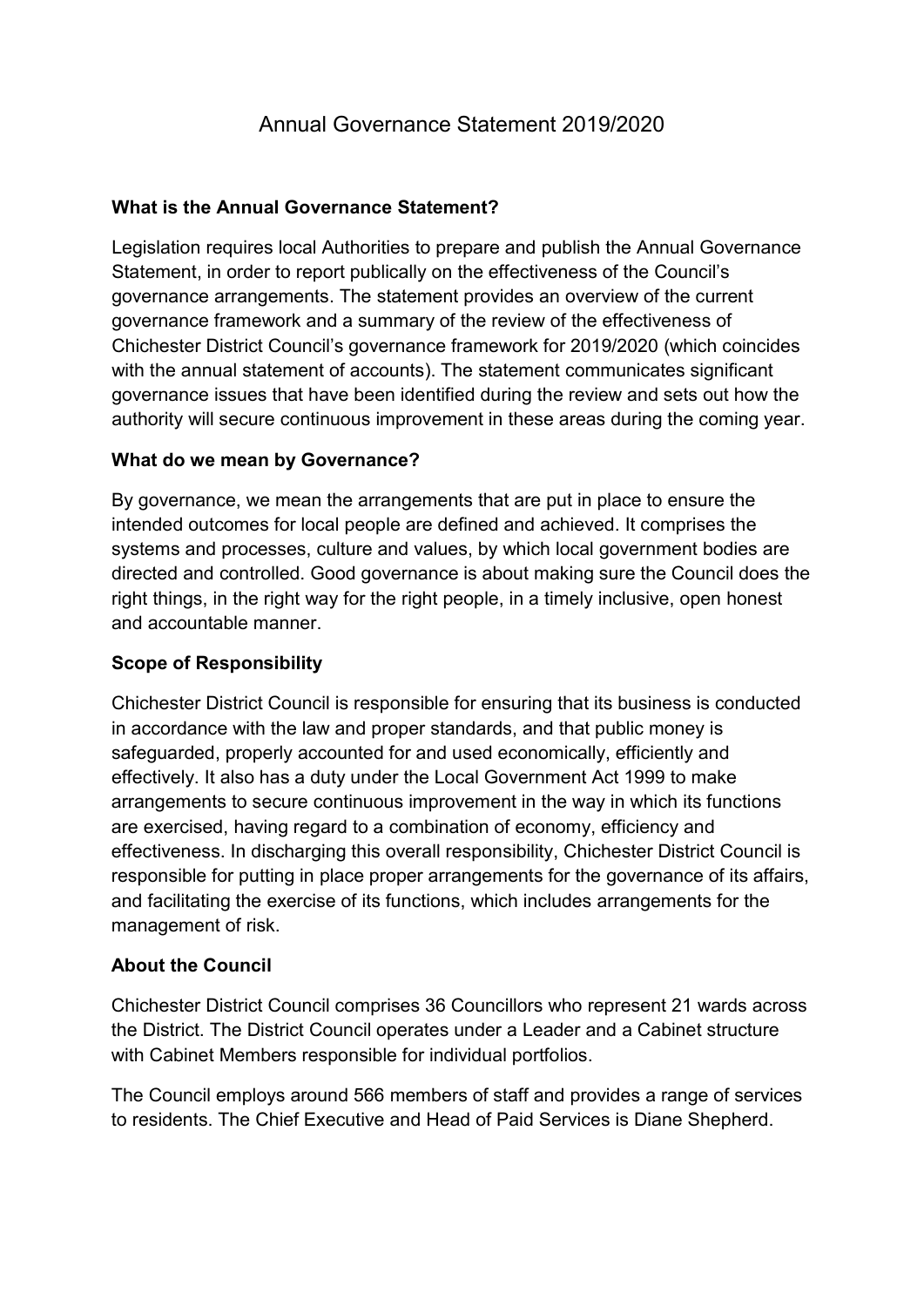

# Chichester District Council



· Annual Review and Report looking at

Governance Arrangements.

· Terms of Reference for partnerships.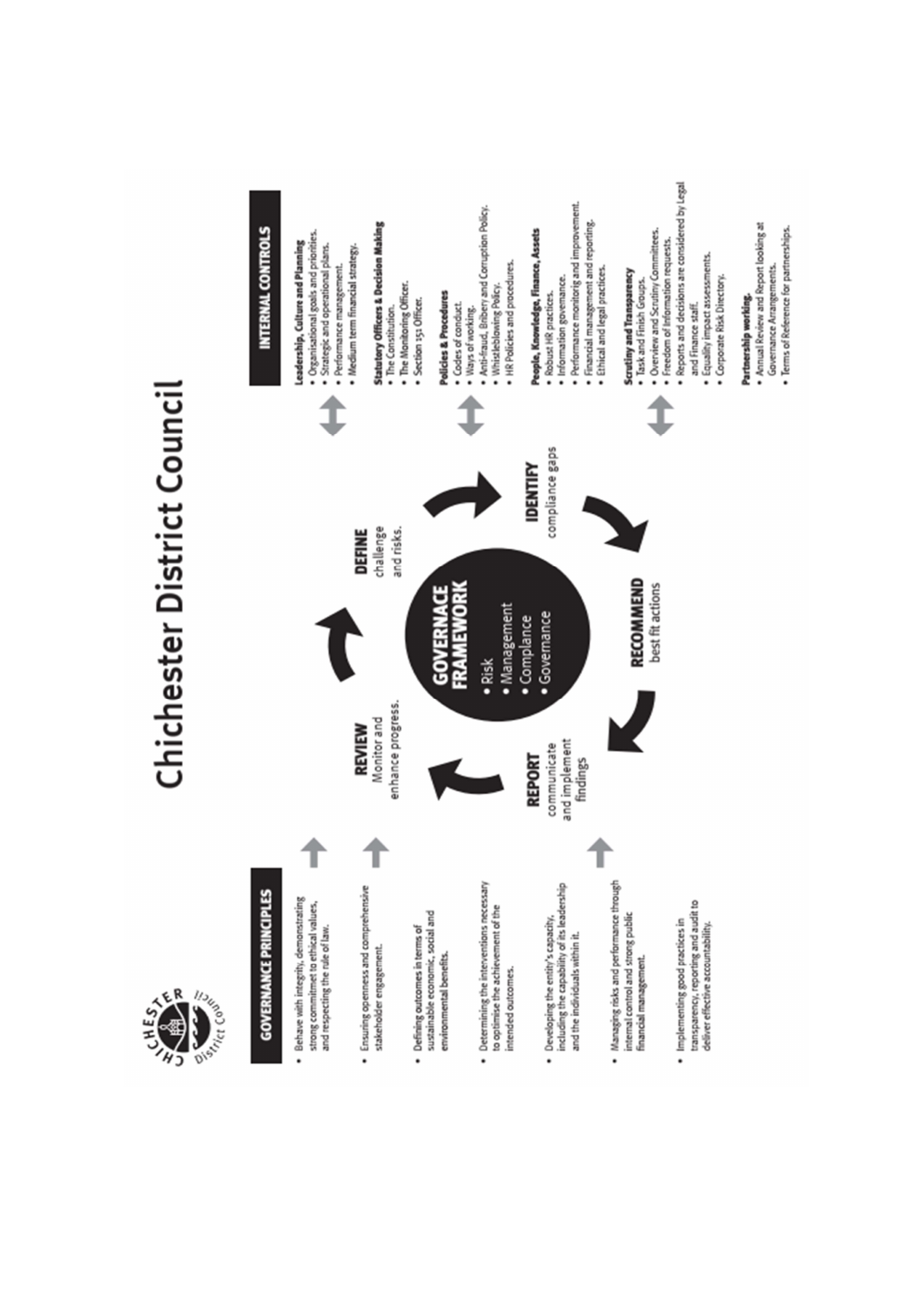#### CIPFA/SOLACE Good governance principles and the local code of governance

 In 2016 CIPFA/SOLACE issued revised best practice guidance for 'Delivering Good Governance in Local Government'. The framework sets out seven principles that should underpin the governance of each Local Authority. The following sections look at how the Council is held to account for these seven principles.

# A. Behaving with integrity, demonstrating strong commitment to ethical values and respecting the rule of law.

# The Constitution

 The constitution sets out how the Council operates; the roles and responsibilities of members, officers and the scrutiny and review functions; how decisions are made; and the procedures that are followed to ensure that these are efficient, transparent and accountable to local people.

#### The Monitoring Officer

 The monitoring Officer is a statutory function and ensures that the Council, its officers, and its elected members, maintain the highest standards of conduct in all they do. The Monitoring Officer is assisted when required by appointed deputies. The Monitoring Officer ensures that the Council is compliant with law and regulations, as well as internal policies and procedures. He is also responsible for matters relating to the conduct of Councillors and Officers, and for monitoring and reviewing the operation of the Council's Constitution. The monitoring officer for Chichester District Council is Nicholas Bennett, the Divisional Manager Democratic **Services** 

#### Section 151 Officer

 Whilst all Council Members and Officers have a general financial responsibility, the S151 of the Local Government Finance Act 1972 specifies that one Officer in particular must be responsible for the financial administration of the organisation and that this Officer must be CCAB qualified. The S151 Officer for Chichester is John Ward, the Director of Corporate Services.

# Codes of Conduct

 When joining the Council, members and officers are provided with a contract outlining the terms and conditions of their appointment. All staff must sign a code of conduct and declare any financial interests, gifts and hospitality on a public register. Additionally, members are expected to declare any interests at the start of every meeting that they attend in accordance with Standing Orders. Members and Officers are required to comply with the approved policies.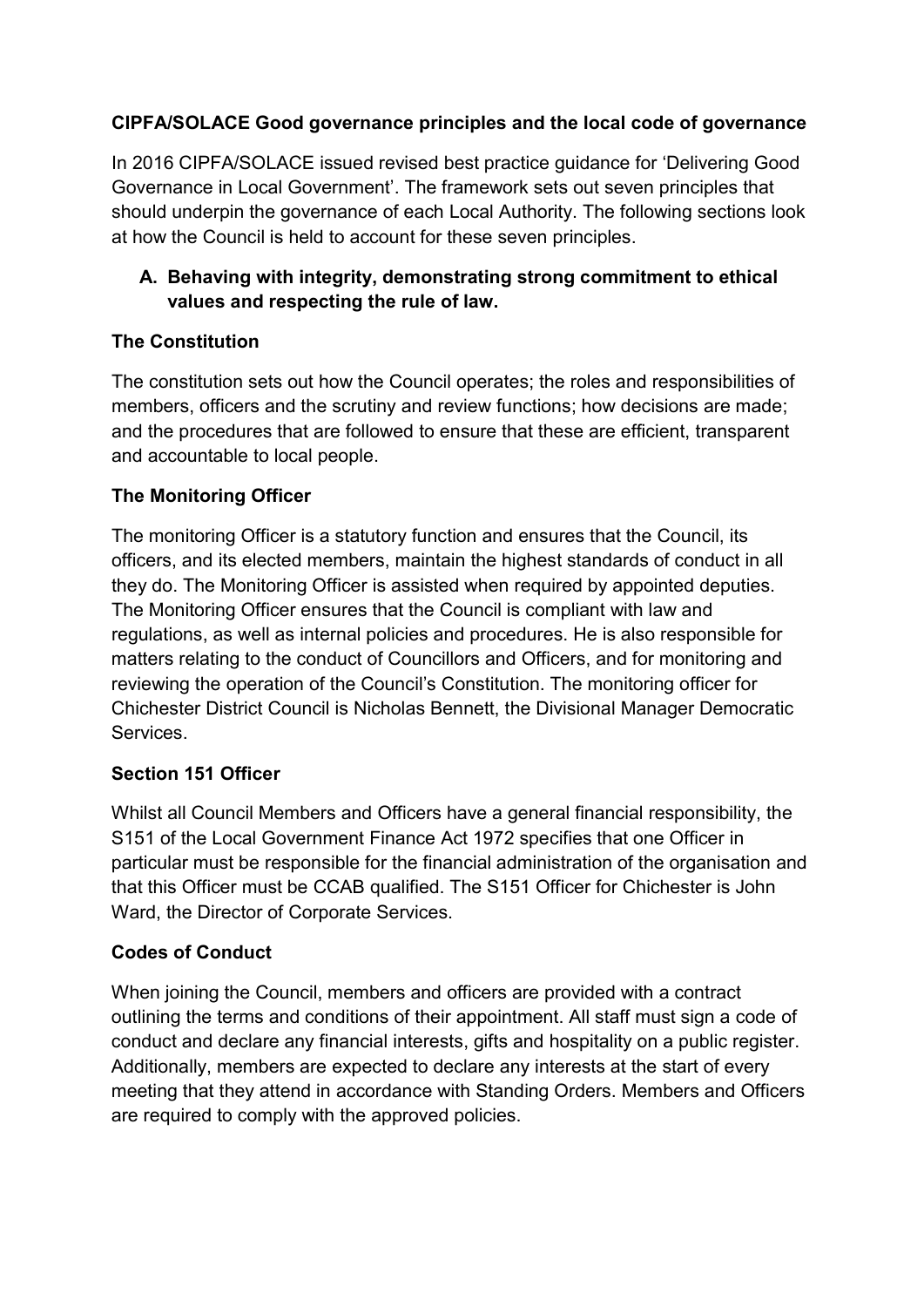# Anti-Fraud & Corruption Policy

 The Council takes fraud, corruption and maladministration very seriously. The culture of the Council sets the foundation for the prevention of fraud and corruption by creating an environment that is based upon openness and honesty in all Council activities. The Council's Anti-Fraud and Corruption Policy was last updated April 2018.

# Whistleblowing Policy

 The Council is committed to high standards of openness and probity and accountability in all of its practices. The policy encourages employees and others to raise serious concerns within the Council rather than ignoring a problem or raising the matters externally. The Policy was last updated in April 2018. Any disclosures should be made in writing to the Councils Monitoring Officer.

# Corporate Governance & Audit Committee

 The Corporate Governance & Audit Committee has responsibility for reviewing reports that deal with issues that are key to good governance and undertakes the function of an Audit Committee. The committee has an agreed set of terms of reference which sets out their roles and responsibilities of its members. The committee meets four times a year and is made up of 8 members from 3 political parties and a local alliance.

# B. Ensuring openness and comprehensive stakeholder engagement

# Engagement and Communication

 It is recognised that people need information about what decisions are being taken locally, and how public money is being spent in order to hold the Council to account for the services they provide

# Consultations

 The Council has a number of consultation projects in operation and invite feedback from members of the public on a number of subjects. The Council also operate a Let's Talk Panel which members of the public can sign up to. Each time there is a new survey members of the panel are emailed to see if they would like to participate. The Council promotes the Let's Talk Panel and surveys that are active on social media channels to encourage people to take part.

#### **Complaints**

 There is a complaints procedure in place for the Council to receive and investigate and complaints made about service delivery and against its members or staff. Details of which can be found on the Council's website. Results of complaints investigated together with the report on all complaints dealt with by the Local Government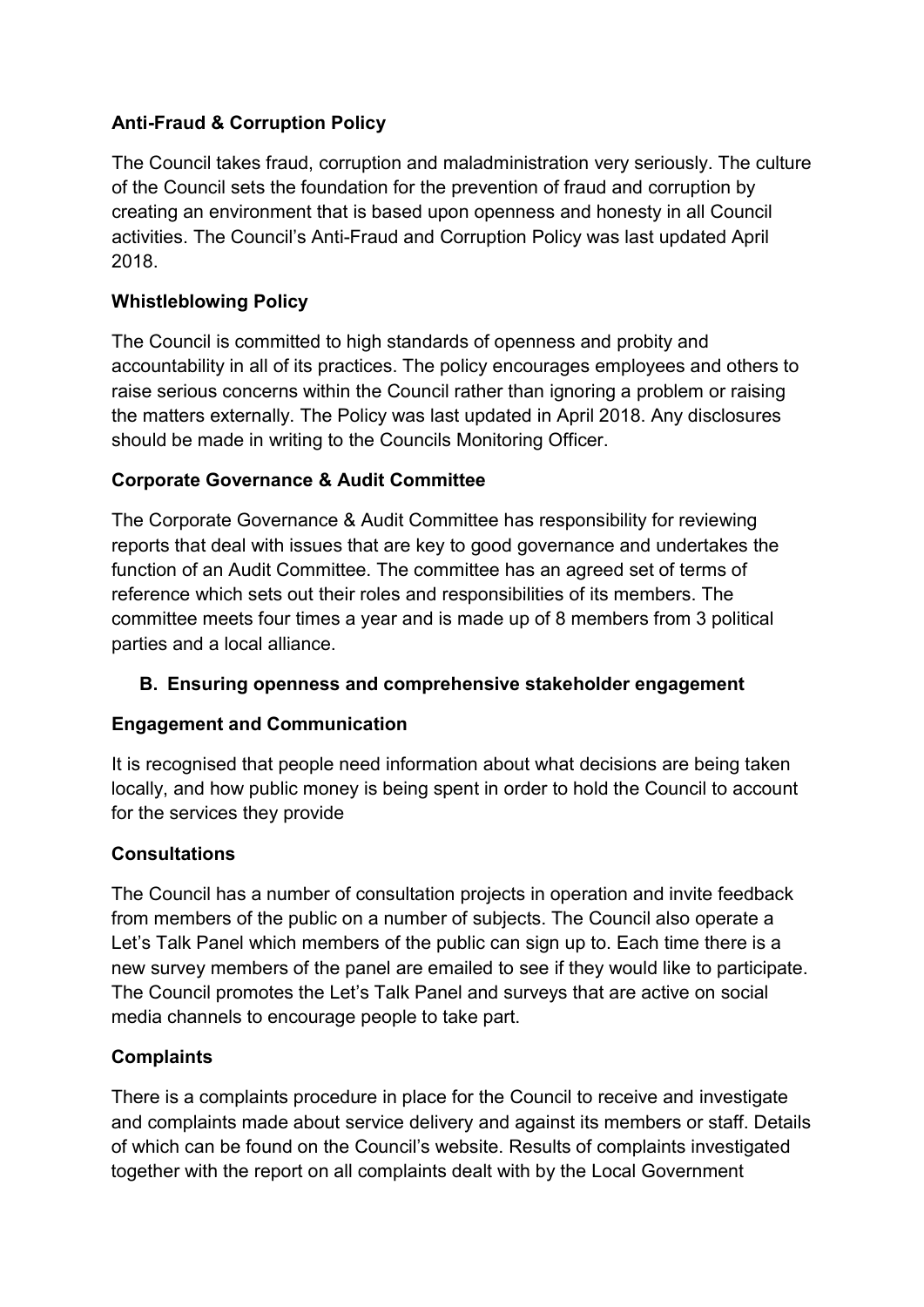Ombudsman are reported annually to the Corporate Governance and Audit Committee.

# Partnership Working

 There are currently 9 strategic level partnerships that the council is involved with to deliver improved outcomes for the residents of the District Council. Some of the partnerships do not have exit strategies in place. This is because we do not lead or manage these partnerships and we are limited in what governance can be put in place, but officers are satisfied with how the partnerships are being run. All Council run partnerships have robust governance in place.

 The annual review and report process is a method for ensuring our strategic partnerships have appropriate governance measures in place and should continue for the foreseeable future.

# C. Defining outcomes in terms of sustainable, social and environmental benefits

 Although the multi-agency Sustainable Community Strategy (SCS) for Chichester District 2009-2026 is no longer a statutory document, the Council continues to be informed by the priorities identified in it. These priorities are developed further through the Corporate Plan which sets out the Council's contribution to this partnership document. The Council measures its key priorities by a range of performance indicators which are set out within the Corporate Plan and monitored through Pentana, the Council's performance monitoring software. Reports on the progress of these performance indicators are available on the Council's website. In addition the SCS sets the vision for working in partnership with other local and national organisations supported by the Local Strategic Partnership (LSP) – Chichester in Partnership, including the publication of a consultation exercise undertaken with partners and stakeholders on behalf of the LSP.

 Cabinet and then Council agreed the key financial principles of the 5 year financial strategy, which included continuing to review the Council's costs in order to find further savings. As part of the budget process a Task and Finish Group meets once to discuss the forthcoming budget, reviewing what is happening in the current year any impact for the new financial year and any changes in priorities or service demands.

 The Council publishes its Annual Statement of Accounts in accordance with the Chartered Institute of Public Finance and Accountantancy (CIPFA) guidelines and International Financial Reporting Standards. As uncertainty continues to surround the current economic and financial climate and in particular public sector spending plans, it is clear that central funding cuts of local councils will continue. The Council is therefore committed to delivering its own services more effectively in the light of these planned reductions. The Financial Strategy model is regularly updated to take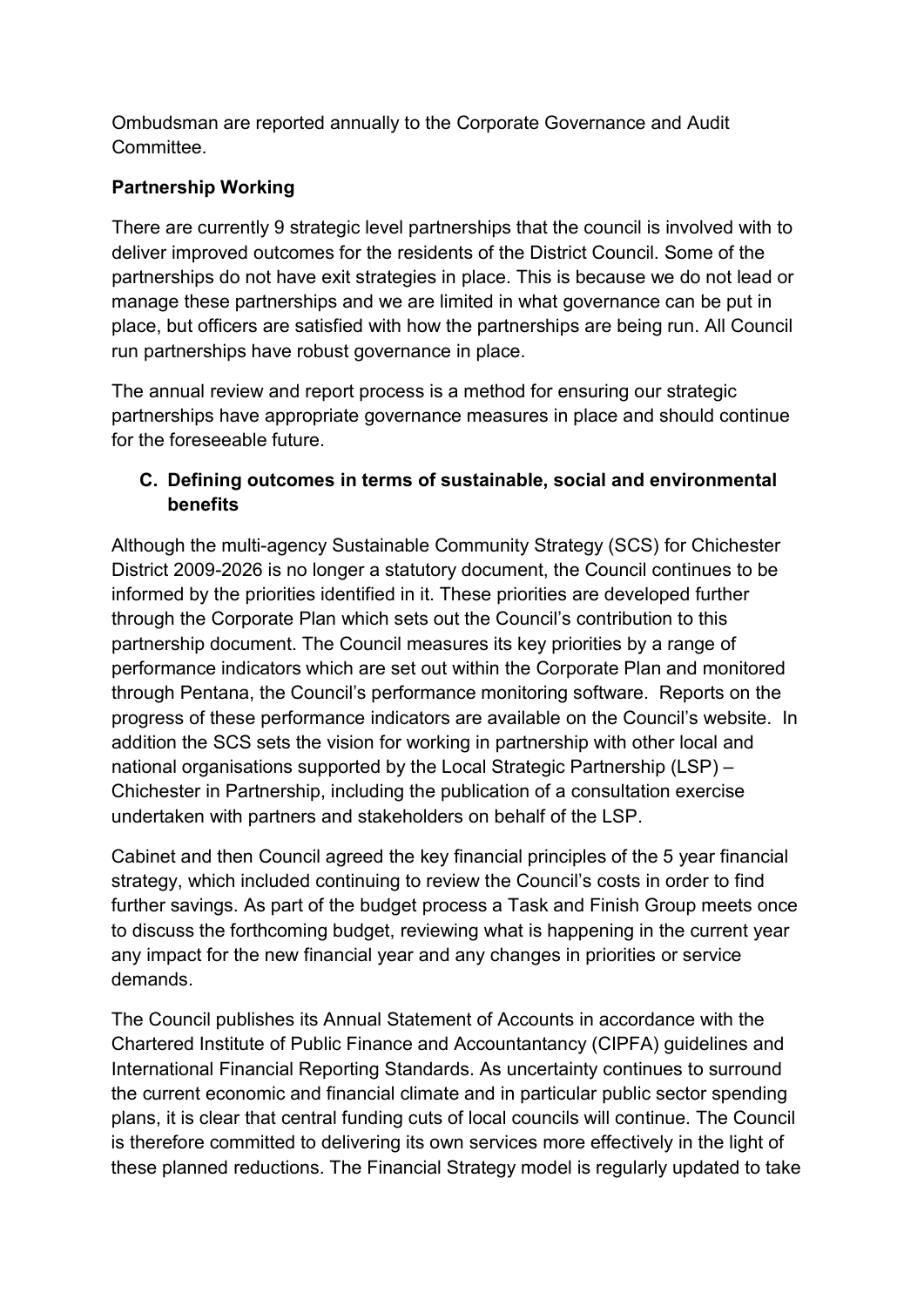account of any changes in assumptions. Service Managers have completed an initial impact assessment across the Council to understand the impact of a no deal Brexit on its services and the community.

 The Council continues to track national events, quantifying local impact and taking early action to manage the impact. The objective is to put the Council in the best possible position to deal with the financial and other challenges it faces whilst still protecting the most vulnerable members of the community. It is important that the issues and the scale of the financial position are understood and the Council is committed to finding solutions and options. A five year Financial Strategy and Plan was approved by Cabinet in December 2018 and Council in January 2019. The Plan details the challenges facing the Council to provide services that meet community needs with a significantly reduced overall level of resource. It is reviewed annually and monitored during the year as necessary The Council has an approved deficit reduction programme set in 2016, which was underpinned by the key financial principles in the Financial Strategy, which offers guidelines for making financial decisions over the next few years, and assists the Council in seeking to achieve a balanced budget or the time to consider the action required.

#### D. Determining the interventions necessary to optimise the achievement of the intended outcomes

 The Council is responsible for reviewing the effectiveness of its governance framework. The review of the effectiveness is undertaken by the work of the Corporate Management Team (which is the Strategic Leadership Team (SLT) and Divisional Managers) who have responsibility for the development and maintenance of the governance environment. The Internal Audit & Corporate Investigations Manager's annual report and comments made by the External Auditor also adds to the effectiveness of the governance framework at the Council.

 The Council adopted a Constitution to ensure it is efficient, transparent and accountable to local people. Some of these processes are required by law; others are based on decisions made by the Council. It is the responsibility of the Council's Monitoring Officer to review the Constitution as and when required to ensure that it continues to operate effectively.

 The Council was made up of 48 Members during 2019/20, four of these take up the roles of Leader and Deputy Leader of the Council, Chairman and Deputy Chairman. The Leader and Deputy Leader plus five Cabinet Members are appointed with specific areas of responsibility. A review has been undertaken by the Local Government Boundary Commission to reduce the number of Councillors from 48 to 36. The new number came into force at the Elections in May 2019.

 The performance of key projects by exception is undertaken by SLT and Cabinet Members. Financial Monitoring is also undertaken throughout the year and will be reported to Members, and where necessary action can be taken where appropriate.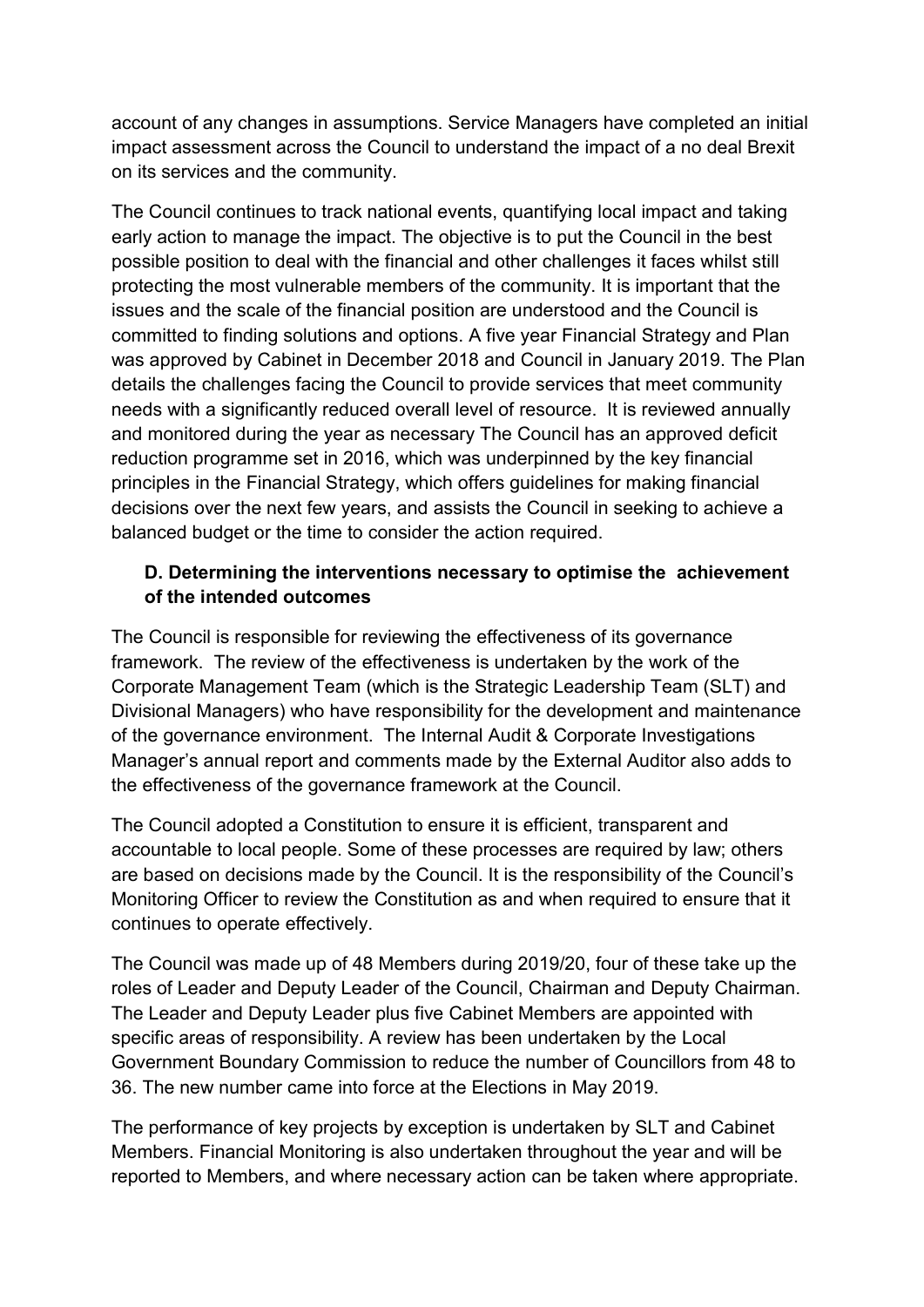# E. Developing the entity's capacity, including the capability of its leadership and the individuals within it

#### Recruitment and Induction

 The Council operates a thorough interview and selection process to ensure that Officers are only appointed if they have the right level of skills and experience to effectively fulfil their role. If working with vulnerable adults they will be subject to an enhanced DBS check prior to appointment. New officers once appointed must attend an induction with HR which cover things such as Staff Handbook, Safeguarding and Health & Safety to name but a few. Newly elected Councillors are required to attend a comprehensive induction training session. This would range from general housekeeping issues to Constitutional and Executive Issues to Safeguarding to Finance & Budgets. Where a Councillor is appointed a member of a committee specific training is given relating to that Committee.

# Training & Development

 Officers are required to complete a number of mandatory e-learning courses including health & safety equalities and diversity and information governance. Compulsory training is provided for members who sit on committees. Other training is available to Councillors through Democratic Services.

# F. Managing Risks and performance through robust internal control and strong financial management

# Risk Management

 The Council has a Risk Management Strategy and Policy. The Strategic Risk Group (SRG) reviews the strategic and programme board and updates risk registers annually and the high scoring organisational risk register bi-annually. The Group's membership is drawn equally from the Cabinet and the Corporate Governance & Audit Committee. The outcomes of the reviews are reported to the Corporate Governance & Audit Committee. The SRG meet twice a year. The Strategic Leadership Team meets on a quarterly basis to discuss new and emerging risks.

#### Performance Management

 Projects and performance indicators are set out each year in Service Plans. This process is led by Divisional Managers, with sign off by Directors and Cabinet Members. All content from Service Plans is loaded onto performance management software Pentana, from where is can be monitored and reported on. The Service Planning process allows for review of current projects and performance indicators as well as identification of new ones.

 Divisional Managers all have access to reports for their section from Pentana. These show current progress on projects and current performance on performance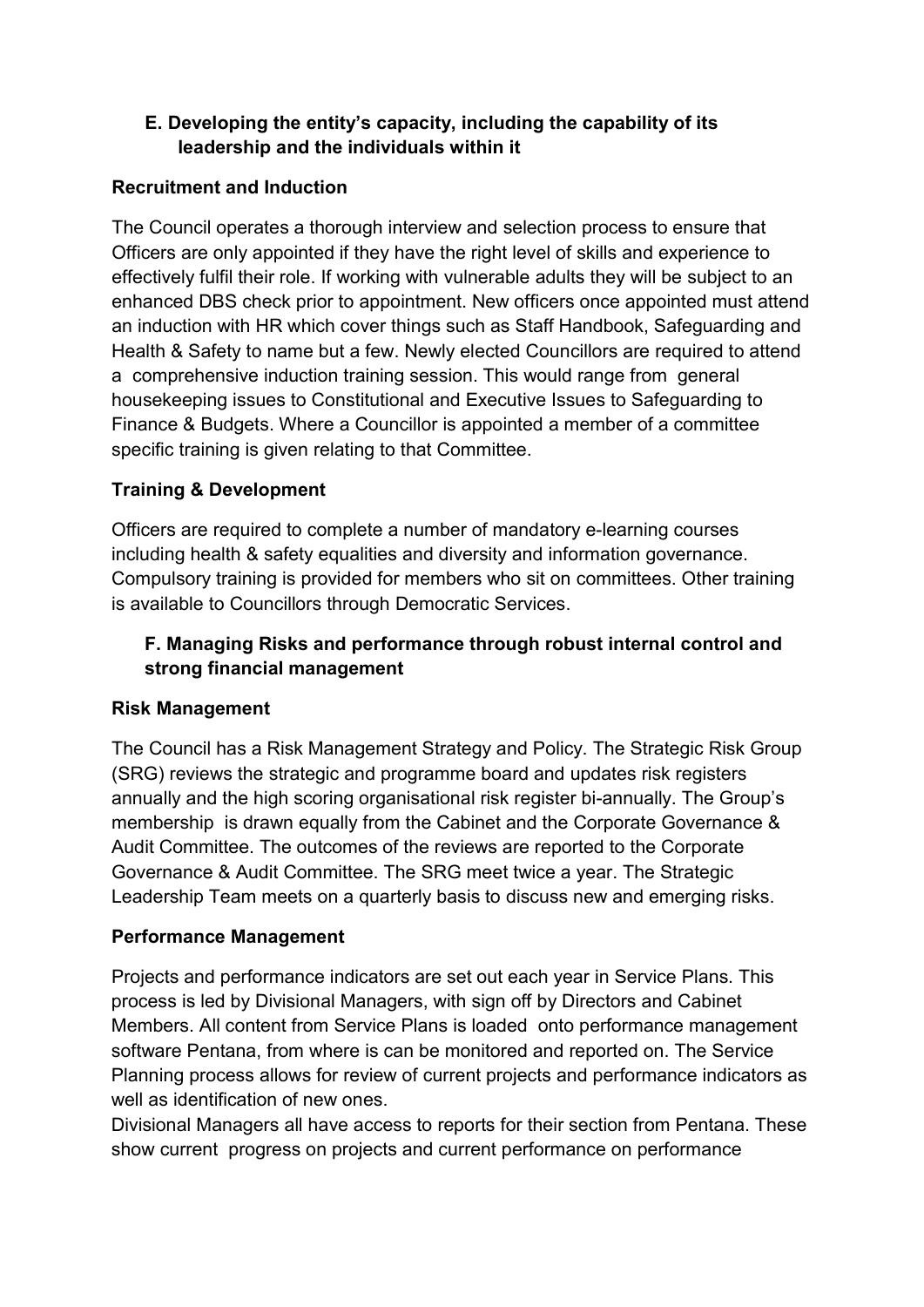indicators. Reports are available for monitoring content relevant to the various programme boards and these are reported at their meetings as required.

 In addition, reports on certain key performance indicators are generated quarterly from Pentana and published on the Council's website ([http://www.chichester.gov.uk/corporateplan\)](http://www.chichester.gov.uk/corporateplan).

 A half- yearly progress report on key projects relevant to the Corporate Plan is also reported from Pentana and taken to Overview and Scrutiny Committee (OSC), generally in November.

 The Corporate Improvement Team also puts together the Council's Annual Report – an overview of work on key projects and performance on performance indicators looking back over the previous year and some key items identified for next year. This is reported to Cabinet, annually in July and is informed by content from Pentana, supplemented by information from Services. This process will be delayed this year due to the Covid 19 pandemic.

#### Financial Management

 The S151 Officer is responsible for the delivery of good financial management. This Officer is responsible for ensuring that:

- That public money is safeguarded at all time.
- Budgets are robust and agreed in advance.
- Value for money is provided by services.
- That the finance function is fit for purpose.
- The key financial assumptions and financial risks that the Council face are identified.

 The S151 Officer advises on financial matters to both Cabinet and full Council and is involved in ensuring that the authority's strategic objectives are delivered in line with long term financial goals. The S151 Officer together with finance staff ensure that new policies or service proposals are accompanied by a full financial appraisal and are fully funded.

 The S151 officer has a statutory duty to report any unlawful financial activity or failure to set or keep to a balanced budget. He also has a number of statutory powers in order to allow this role to be carried out, such as the right to insist that the council makes sufficient financial provision for the cost of Internal Audit.

 The council's financial management arrangements conform to the governments requirements of the CIPFA Statement on "The role of the chief financial officer in Local Government (2010). The Director of Corporate Services (Chief Financial Officer and S151) works with the Chief Executive and CMT helping to develop and implement strategy and deliver the strategic objectives.

 The Director of Corporate Services has an input into all major decisions, and advises on financial matters to the Cabinet.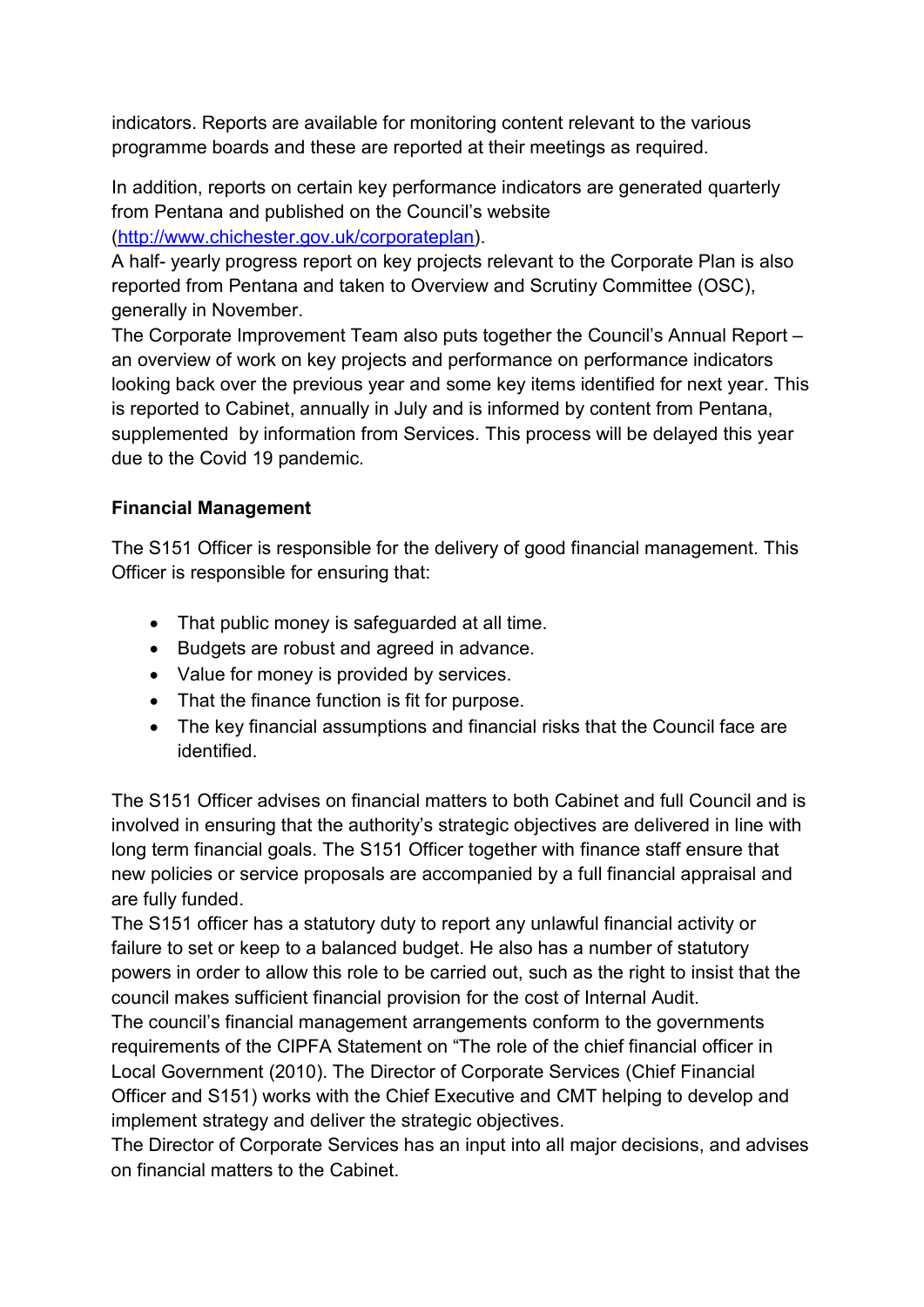In response to the Covid 19 pandemic changes were made to decision making and financial regulations before the end of the financial year to ensure that the Council continued to run smoothly whilst maintaining the appropriate level of control.

#### Data Management

 Following the introduction of General Data Protection Regulations the council has tested compliance against these regulations The council has a designated data protection officer (Divisional Manager Democratic Services Nicholas Bennett) and clear and established processes for ensuring data is handled appropriately. There is regular reporting to the Corporate Governance& Audit Committee on matters of information governance.

#### G. Implementing good practices in transparency, reporting and audit to deliver effective accountability

# **Transparency**

 The Council and its decisions are open to the residents of the District, service users, partners and its staff. The Council has a number of formal committees these can covers the right of councillors and public to ask questions, also a Committee to look at councillor's conduct.

 Transparency can be found in processes that govern how the Council operates and also the formal roles that are held by officers and Councillors.

 The Freedom of Information Act (FOI) gives anyone the right to ask information held by a public authority, which includes Chichester District Council, subject only to the need to preserve confidentially in those specific circumstances where it is proper and appropriate to do so.

 All reports that require a decision are considered by Legal and Finance staff with expertise in the particular function before they are sent to the relevant committee. Equality impact assessments are carried out on all major services, functions, projects and policies in order to understand whether they impact on people who are protected under the Equality Act 2010 in order to influence decision making.

# Effective Scrutiny

 The Council operates a number of Tasks and Finish groups which are established by the Overview and Scrutiny Committee which gives each Group its Terms of Reference. Topics which are chosen to be scrutinised are looked at in depth by a cross party panel of Councillors. They assess how the Council is performing in that particular area and whether improvements can be made, and where a service is being scrutinised whether they are providing the best possible, cost effective service for people of the District. Cabinet can establish task and finish groups that report to it.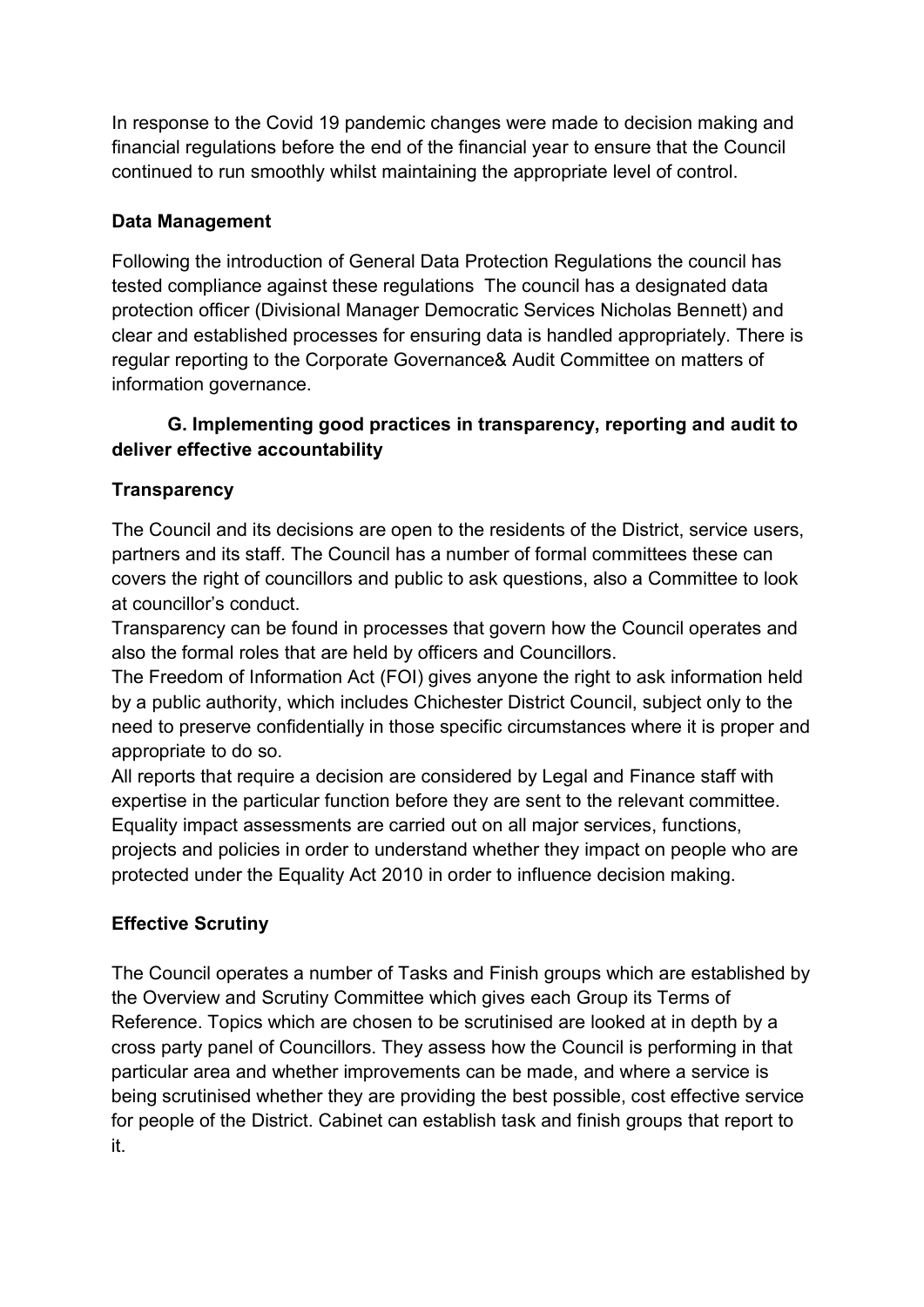#### Effectiveness of Governance Arrangements

 The Council's governance framework includes decision-making processes that are set out in the Council's Constitution; this is continually being reviewed together with the rules.

 Procedures are in place for maintaining and reviewing the effectiveness of the Council's governance arrangements throughout the year, these include the following:

- Elected Members Make decisions in accordance with the Constitution and in accordance with the aims and objectives of the Council.
- Overview and Scrutiny Committee Has the ability to scrutinise decisions made and maintains an overview of Council activities.
- Standards Committee Meet to consider any complaints against Councillors and to review policies and procedures for maintaining high ethical standards.
- Internal Audit Section Has a four year audit plan which is flexible and enables internal audit to respond to changing risks and priorities of the organisation.
- Corporate Governance & Audit Committee Reviews, monitors and scrutinises governance arrangements and finances of the Council, and also discusses the findings of audit reports and any other issues that relate to governance and risk management.
- Corporate Management Team Review and update governance arrangements, identify and review new and emerging risks and review existing risks.
- Strategic Risk Group Regularly reviews, updates and reports on the Risk Registers.
- Internal Audit Annual Report & Opinion This will be presented to the Corporate Governance & Audit Committee on the 23<sup>rd</sup> July 2020 in conjunction with this document which contains an assurance statement regarding internal control.
- Divisional Manager Democratic Services (Monitoring Officer) Ensures that the Council's operations are carried out lawfully.

# Conclusion

 Whilst the Covid 19 pandemic has proved challenging for the Council, and changes have been made to decision making and financial regulations our opinion that Corporate Governance, along with supporting controls and procedures, remain very strong within the Council.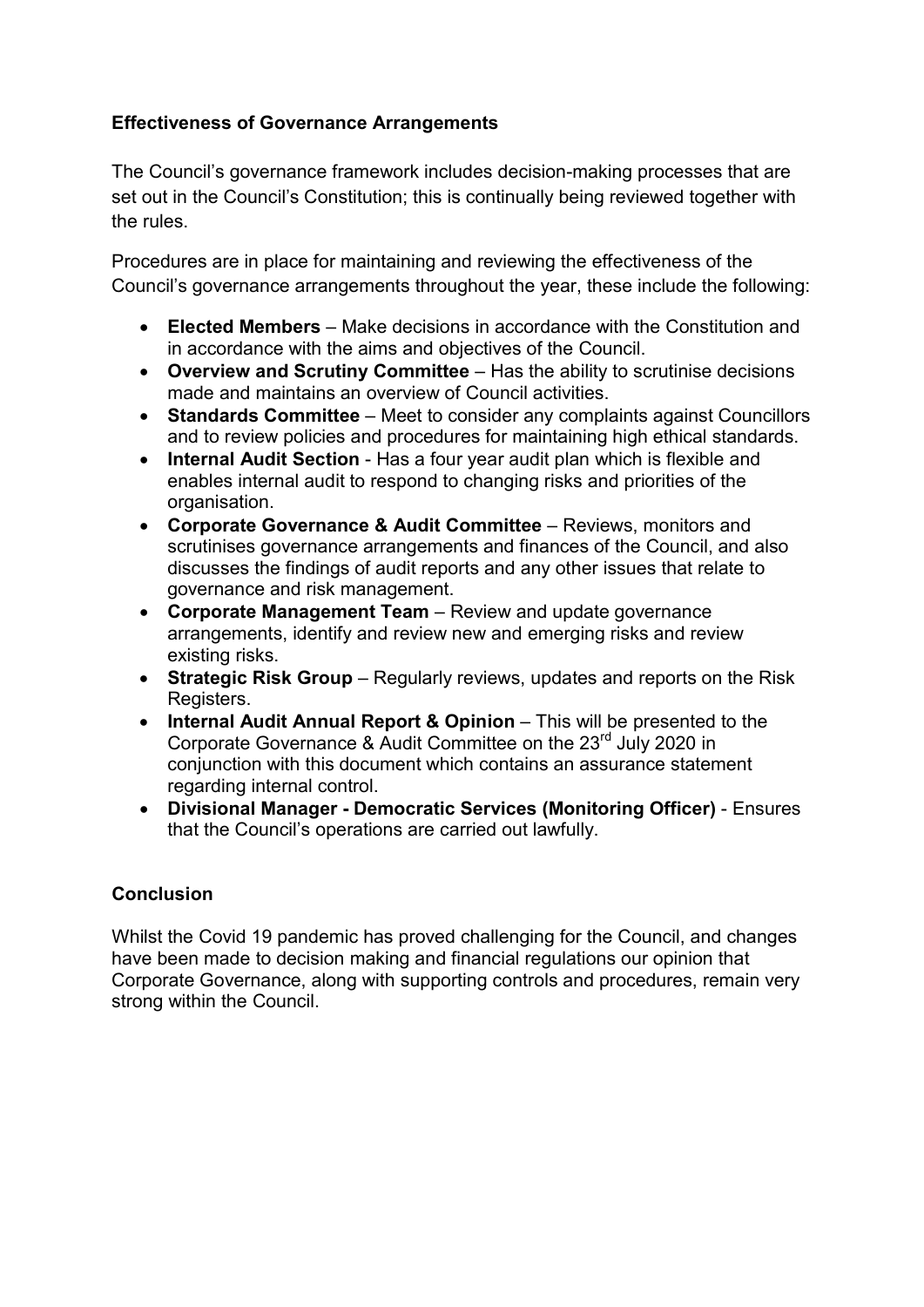| Ref            | Governance                       | <b>Source</b>             | <b>Action taken</b>                                                                                                                                                                                                                                                                                                                                                                                                                                                                                                                                                                                                                                                                                                                                                                                                                            | <b>Responsible</b>                          | <b>Timescale</b> |
|----------------|----------------------------------|---------------------------|------------------------------------------------------------------------------------------------------------------------------------------------------------------------------------------------------------------------------------------------------------------------------------------------------------------------------------------------------------------------------------------------------------------------------------------------------------------------------------------------------------------------------------------------------------------------------------------------------------------------------------------------------------------------------------------------------------------------------------------------------------------------------------------------------------------------------------------------|---------------------------------------------|------------------|
|                | <b>Issues</b>                    |                           |                                                                                                                                                                                                                                                                                                                                                                                                                                                                                                                                                                                                                                                                                                                                                                                                                                                | <b>Officer</b>                              |                  |
| 1              | Southern Gateway<br>Regeneration | <b>Risk</b><br>Management | The Cabinet and Council approved the preferred<br>developer for the Southern Gateway Regeneration<br>project in December 2019. Since that date a<br>working group has been working on the<br>appointment process towards the completion of the<br>development agreement. Cabinet also approved<br>delegated authority to the Director of Growth &<br>Place after consultation with the Strategic<br>Leadership Team, the Leader and Cabinet Member<br>for Growth & Place. Due to the high profile of the<br>Southern Gateway Regeneration Project a number<br>of groups are proposed to ensure that a<br>comprehensive approach of the engagement of the<br>community and the Members is achieved and that<br>these groups are kept informed of the phases of<br>the regeneration project as it progresses and are<br>consulted at key stages. | Director of<br>Growth & Place               | On-going         |
| $\overline{2}$ | <b>Financial Resilience</b>      | <b>Risk</b><br>Management | The Council secured Government funding certainty<br>for 2019/20 when it accepted the 4 year funding in<br>2016/17. The Council is part of the West Sussex<br><b>Councils 75% Business Rates Retention Pool Pilot</b><br>for 2019/20. This will retain an extra one off £21m<br>to the pool for 2019/20. The Council uses its 5 year<br>strategy model to forecast its future budget<br>requirements. Although due to the 2019<br>comprehensive spending review, the fair funding<br>review for 2020/21 and the localisation of business<br>rates together with the effects of the Covid 19<br>pandemic there remains a lot uncertainty<br>surrounding future government funding.                                                                                                                                                               | Director of<br>Corporate<br><b>Services</b> | On-going         |
| 3              | <b>Business Continuity</b>       | <b>Risk</b><br>Management | Physical controls against loss of IT or buildings are<br>good and would be unlikely and less of a risk. Off<br>suite replication of the IT system was the subject of                                                                                                                                                                                                                                                                                                                                                                                                                                                                                                                                                                                                                                                                           | Director of<br>Planning &<br>Environment    | On-going         |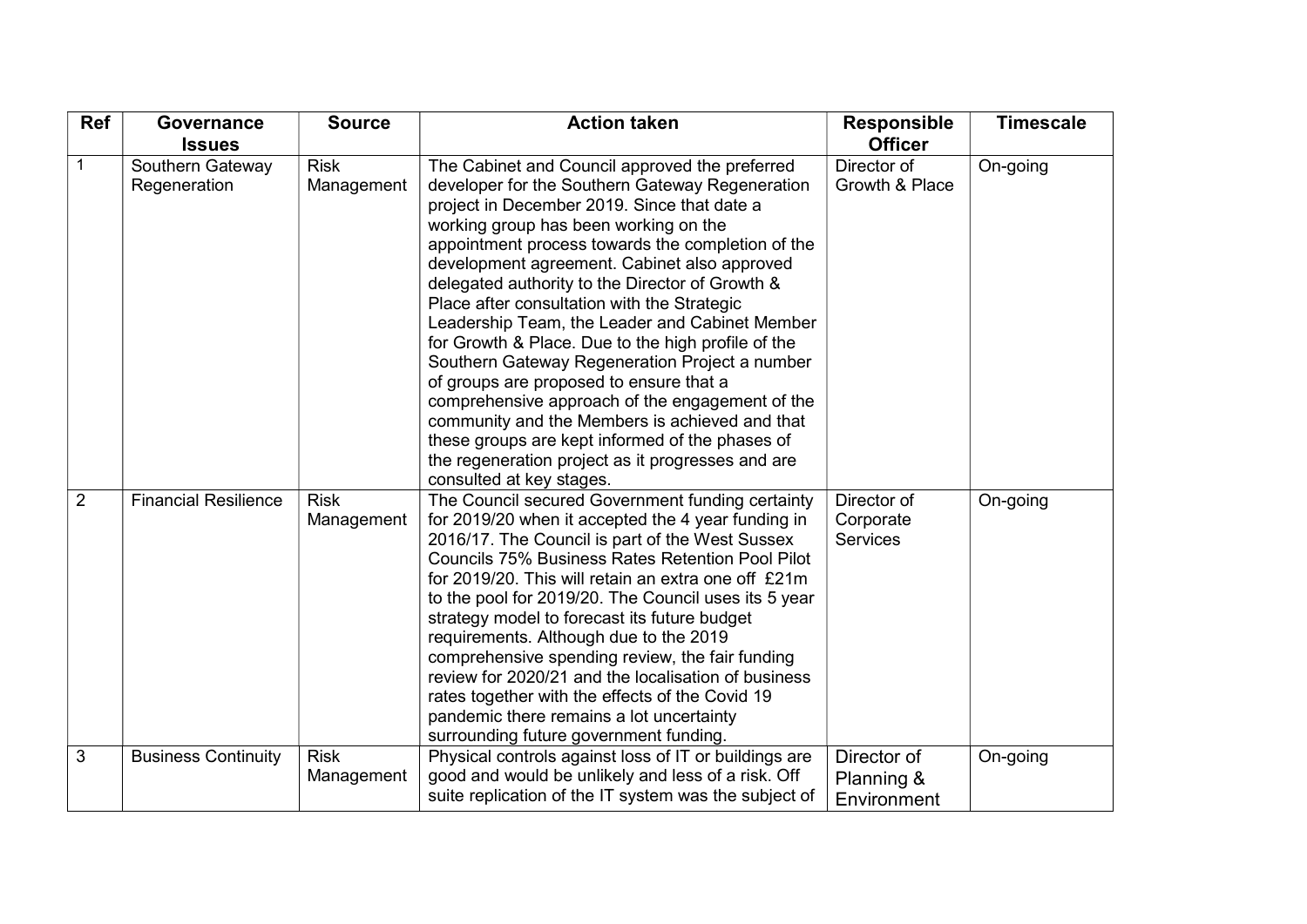|                                             |                           | a PID which was approved by Cabinet and Council.<br>The Corporate Health & Safety Team has<br>undertaken an exercise as part of the PID to<br>identify the systems that each division relies on<br>(deemed critical) and how quickly they need the<br>systems restored and whether they need 100% of<br>the systems. This has enabled IT to scope what<br>equipment and systems would be needed off site.<br>There are options where a percentage of staff<br>could be given access to systems in the first few<br>days of an interruption whilst accessibility is<br>gradually increased. The health of the Business<br>Continuity plans, and the Business Impact<br>Assessment and process remain strong |                                             |          |
|---------------------------------------------|---------------------------|------------------------------------------------------------------------------------------------------------------------------------------------------------------------------------------------------------------------------------------------------------------------------------------------------------------------------------------------------------------------------------------------------------------------------------------------------------------------------------------------------------------------------------------------------------------------------------------------------------------------------------------------------------------------------------------------------------|---------------------------------------------|----------|
| Cyber Risk across<br>4<br>the entire Estate | <b>Risk</b><br>Management | Incorporated as part of the plan to manage the<br>annual Public Services Network (PSN) compliance<br>submission a plan to address improvements<br>identified during the during our ICT security<br>assessment has now been actioned. Process<br>improvements have resulted in full encryption and<br>verification of the weekly data back- up routine. A<br>PID detailing the construction and commissioning<br>of a resilient server farm has been produced and<br>was approved by Cabinet and Council.                                                                                                                                                                                                   | Director of<br>Corporate<br><b>Services</b> | On-going |
| Local Plan<br>5                             | <b>Risk</b><br>Management | The timescale for submitting the Local Plan for<br>independent examination has been extended<br>following the receipt of advice from the Planning<br>Advisory Service that we should ensure that the<br>evidence behind the Plan is robust, given the<br>challenging issues that we face in relation to<br>transport and environmental constraints; and that<br>the 'Duty to Cooperate' with nearby authorities has<br>been met. This is to increase the prospect of the<br>plan being found sound by the inspector.                                                                                                                                                                                       | Director of<br>Planning &<br>Environment    | On-going |